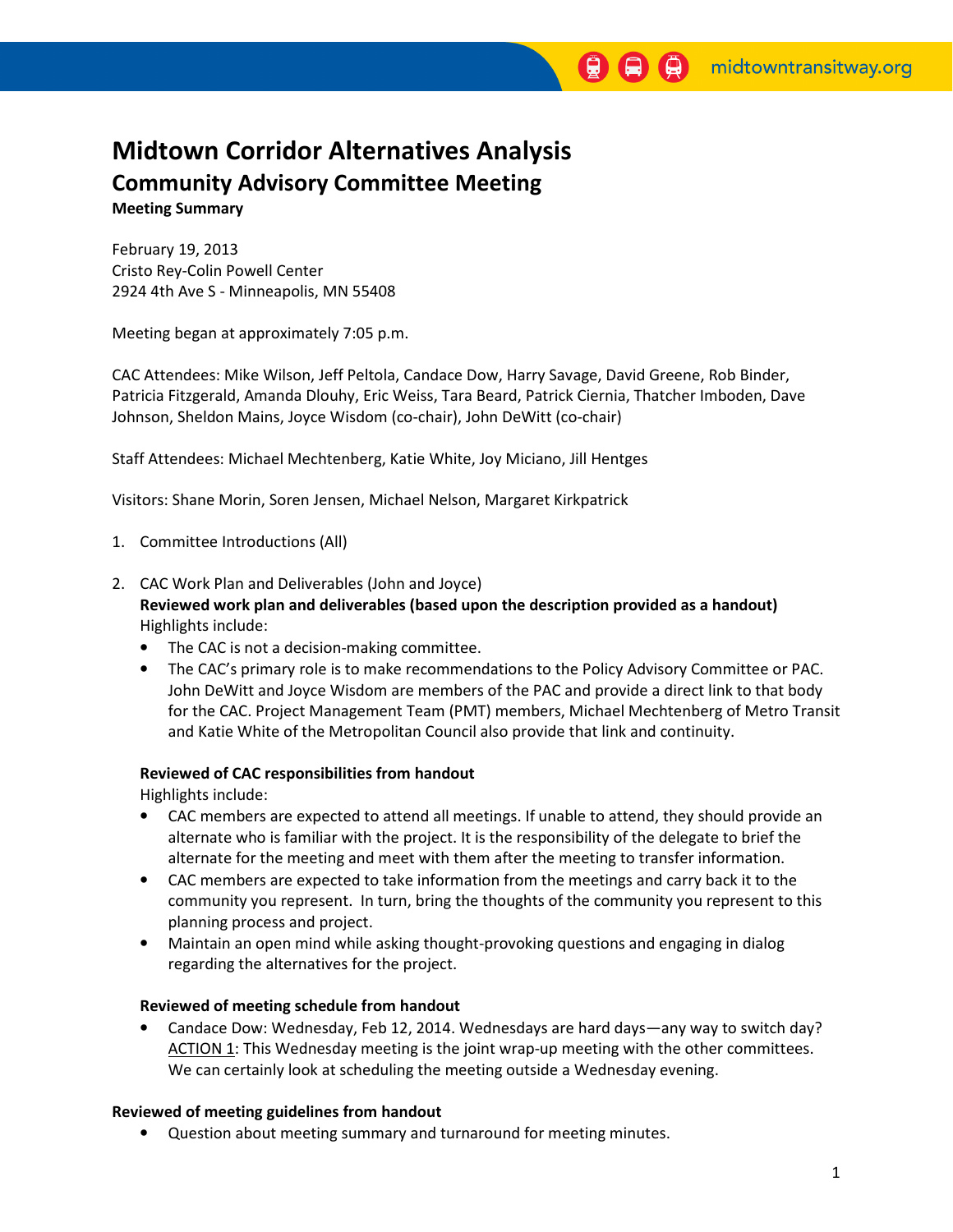ACTION 2: Meeting summary will be created and presented to CAC members for revisions and clarifications within one (no more than two) week(s) of the meeting. Staff will revise the meeting summary based upon feedback from members (within one week of receiving draft summary) and include summary in the meeting agenda packet prior to the next meeting. Meeting summary will also be posted online.

- Question about sharing emails and affiliations of CAC members with others. ACTION 3: Share CAC roster (names, email addresses and community represented) with CAC members.
- 3. Project Introduction and Current Associated Work (Michael) Reviewed Project Background

Decision Making Process (slide 3)

 ACTION 4: Add a dotted line relationship between the PAC and the CAC to better represent the relationship between the two bodies.

- Joyce Wisdom: Would the TAC be a good place to have representation from police department?
- Candace Dow: Crime statistics from Minneapolis Police Department can be pointed to very specific locations, including the Midtown Greenway.
- Aaron Isaacs: The TAC should include representation from both the Minneapolis Police Department and Metro Transit Police Department.
- ACTION 5: Seek engagement of both police departments on this project.
- John DeWitt: Suggested a clarifying comment regarding an Alternatives Analysis.

What is an Alternatives Analysis? (slide 4)

- An Alternatives Analysis is the first of multi-stage process toward building a transitway.
- The CAC's role is to question the benefits, cost and impacts of a transitway from the community's perspective.
- In the end, a single alignment and single mode is identified. These elements become the locally preferred alternative or LPA.

Midtown Corridor AA Work Plan (slide 5)

The project is currently in the middle of determining/finalizing the Goals and Objectives on the timeline. The next step involves determining the "Universe of Alternatives". These alternatives are measured against the Goals and Objectives.

What is the Study Area? (slide 6)

- Two alignments (Lake Street and the Midtown Greenway) and basically two modes (rail and bus). Rail includes light rail transit and modern streetcar).
- Map in CAC packet show area all the way to river—what is the study area?
- Map shows the area where CAC representation is coming from; wanted to make sure we get representation for those neighborhoods to the river.
- Thatcher Imboden: How was study area selected? Because it lands between to transit lines? Michael Mechtenberg: For this project, the study area needed to be defined and it made sense that it be established between LRT lines and where Greenway trench ends. It is thought of as a transitway connector at 4.5 miles. Thatcher Imboden: This will be an issue with the constituency I represent (West Calhoun business). CONCERN related to mobility being too limiting in travel throughout the
- entire stretch of the corridor. • Jeff Peltola: Who made this decision?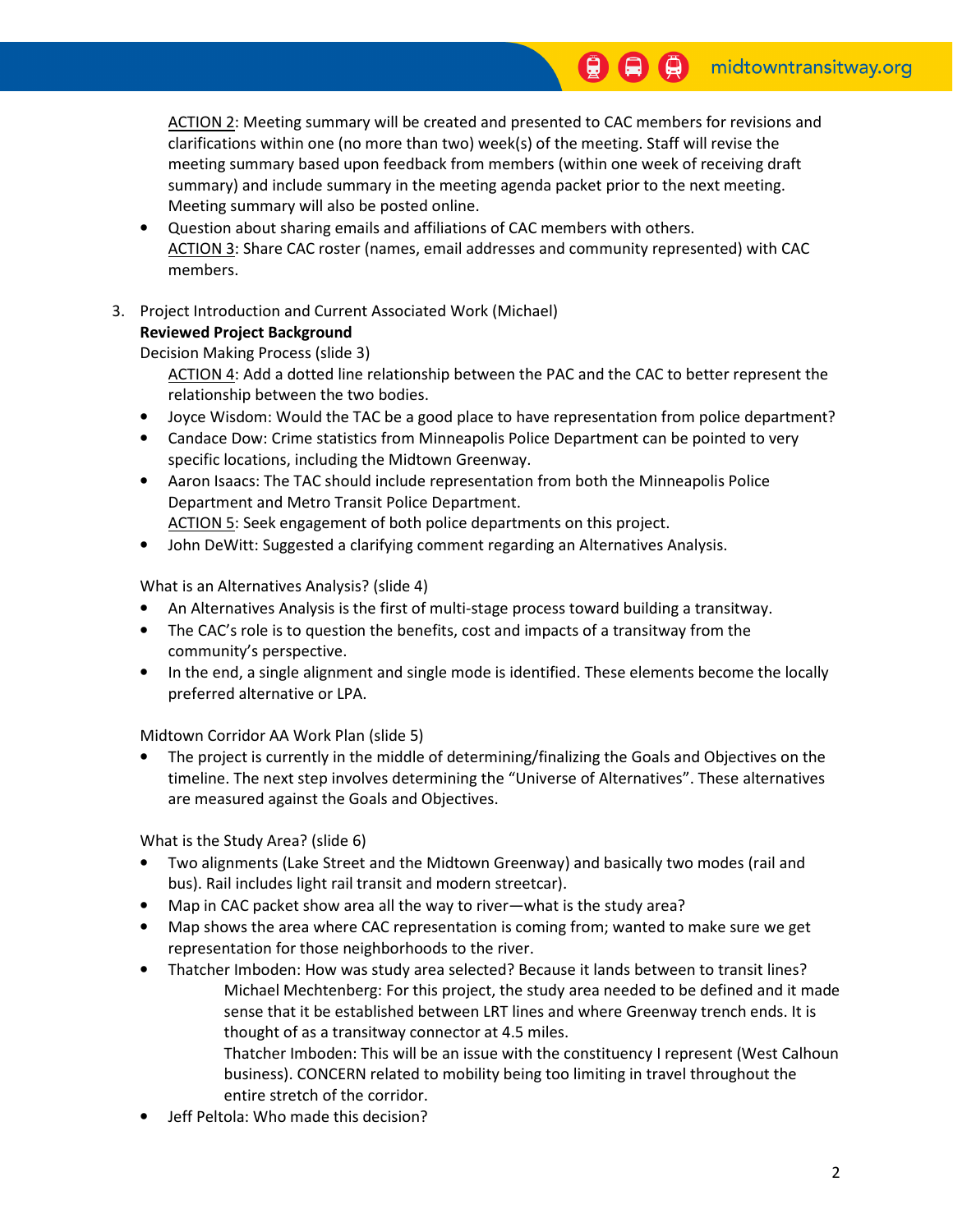Michael Mechtenberg: The definition of the study area came from the Minneapolis feasibility study. The Midtown Greenway Coalition's work also saw this as a connector.

- Joyce Wisdom: I have heard this issue over the last few months; how connections get made regionally.
- John DeWitt: Met Council does more regional connections; whereas, cities are responsible for the feeders lines into the city.
- Harry Savage: Where are the communities of colors represented on this committee? Are we missing them on this committee? They are large users of transit.
	- Joyce Wisdom: We have Latino Economic Development Center on PAC and invited them to participate in CAC.
	- Jill Hentges: We will be doing additional outreach outside of CAC; engagement doesn't begin and end with the work on the CAC.
	- Joyce Wisdom: It would be helpful for organizations to encourage communities of color to participate and involve them and CAC members need to represent their interests.
- David Greene: Worried about limiting scope of study area and getting accurate count of ridership, especially of those who ride beyond the study corridor (example: Routes 21 and 53). Michael Mechtenberg: As work on corridor study, and look at the models, the Project management Team (PMT) will look outside of 4.5 mile study area.
- Sheldon Mains: Evening meetings are a very white, middle-class thing, so it is important to go to where people are and do things out of the ordinary. Any type of public meeting is difficult for people of color to attend.

 Joyce Wisdom: Evening meetings are also difficult for businesses. They prefer morning meetings.

 ACTION 6: Supplement stakeholder outreach plan with different types of engagement at varying locations, times of day and days of week.

Existing Conditions (slide 7 – missing number)

- Joyce Wisdom: When were traffic volumes on Lake Street taken? Please find out. ACTION 7: Find out when the traffic volumes were taken for the existing conditions portion of the study.
- Aaron Isaacs: The ridership was done for the study area only? Michael Mechtenberg: Yes.
- Thatcher Imboden: Is the Greenway historically significant? Michael Mechtenberg: Yes, received historic designation around 2005. Amanda Dlouhy: Should be noted that in Phillps West the Greenway is the only public green space in the neighborhood.

NOTE: Presentation slides from meeting are available on the website (midtowntransitway.org)

What modes are being studied in the AA? (slide 8 – missing number)

- David Greene: Battery electric vehicles: Does anyone talk about trolley buses. Michael Mechtenberg: No, seems to have all the disadvantages without advantages.
- Patrick Ciernia: I believe you left off the word "million" in the LRT column.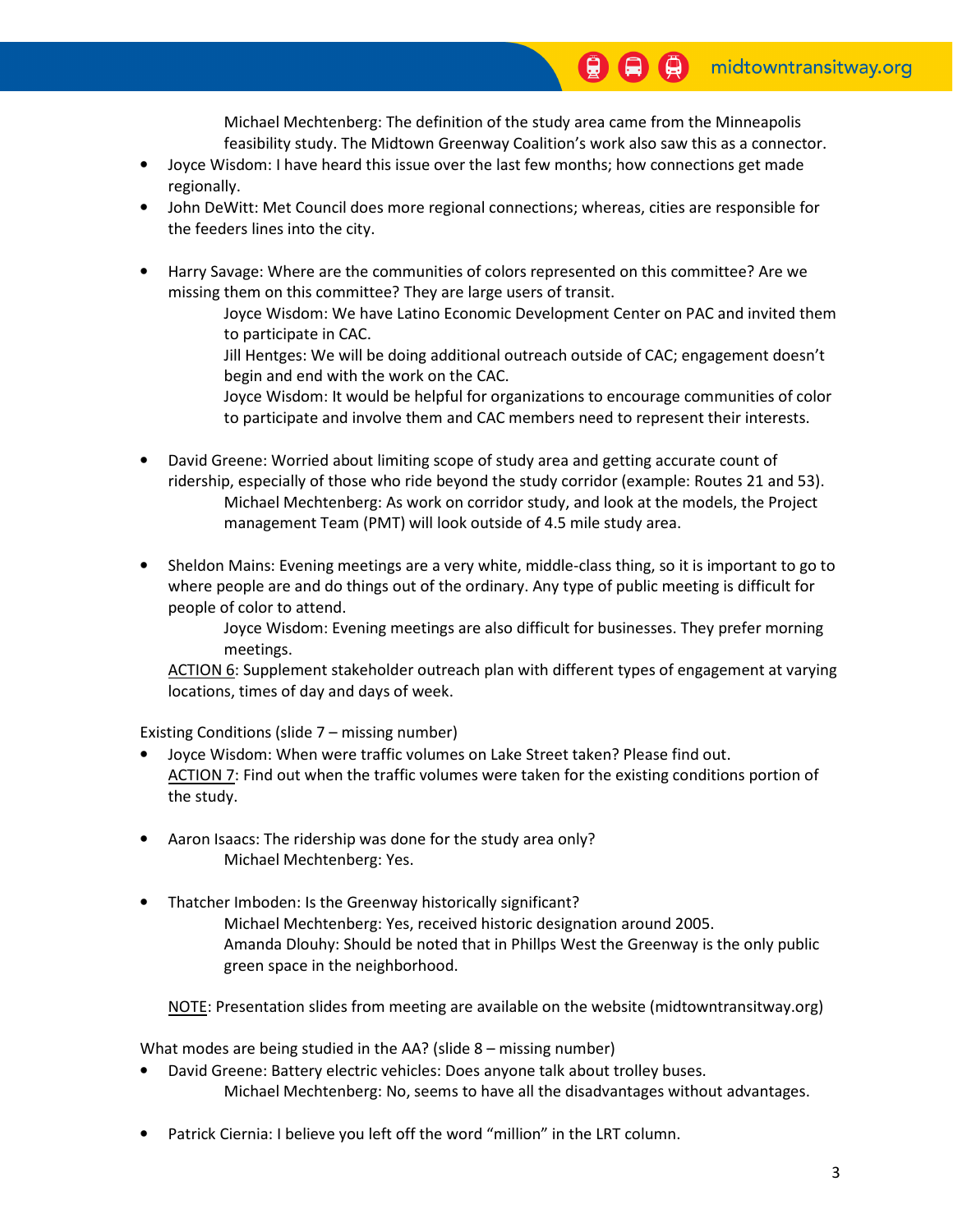Aaron Isaacs: Cost per mile for LRT at \$80-125 million is way too high; shouldn't use this number.

 Michael Mechtenberg: The costs per mile numbers are National averages. A closer estimate would depend on ROW, station size, etc. The estimates on the slide are rough averages.

 John DeWitt: There's a continuum because a system could use LRT vehicles as street car which is another contributing factor toward the average cost per mile.

• Harry Savage: Why only going with four options—why not do an 'L' or subway? Michael Mechtenberg: Options get phased out because of cost and ROW. These are the four most realistic options for the study area.

Other Transit Studies Affecting Midtown (slide 9)

• David Greene: Will the new service on the corridor replace the existing service or be an addition to the existing service?

Michael Mechtenberg: We don't know yet.

4. Previous Midtown Corridor Work (John and Soren)

 John DeWitt: 1998 Midtown Greenway Coalition got involved with streetcar feasibility study. 2000 At a public meeting in January, the Metropolitan Council agreed to conduct a study of streetcars in the Greenway. The Coalition disagreed with some of the assumptions and undertook its own Streetcar Feasibility Study. The Coalition hired nationally-known consultant Jim Graebner, who designed a system that would have cost \$53 million in 2005 dollars. For more information on that feasibility study and the Midtown Greenway Coalition's advocacy work for a streetcar line (midtowngreenway.org),

- \$53 million dollars to build
- Did not address vertical access/circulation
- Stations just concrete slab
- Priced using old vehicles (more historic streetcar)
- No fare collection at stations
- Idea of turf track (the green in the greenway) proposed versus ballasted track
- Single track okay-nothing to interfere with running; environmentally sensitive area between Lake Calhoun and Lake of the Isles; more suitable in Cedar Ave area

ACTION 8: Post Midtown Greenway Coalition streetcar feasibility study on the project website.

• Aaron Isaacs: should read study; good idea of what can be done with little money.

 Soren Jensen: Midtown Greenway Coalition is a non-profit organization that helps guide the direction of Greenway.

- Hosted charettes; what streetcar would look like
- South side is reserved for rail; notice there is nothing there and ramps are on the north side
- Students from University of Minnesota studied Greenway; need to extend vertically and extend connection to Lake Street
- Interesting visioning to include trellises that would use "green" to connect the Greenway to Lake Street
- If Greenway is selected how can it support Lake Street businesses; understands the importance of connecting the Greenway to lake Street
- Important that it is on turf track. If streetcar is proposed without turf track, the Midtown Greenway Coalition will oppose it; also important to have single track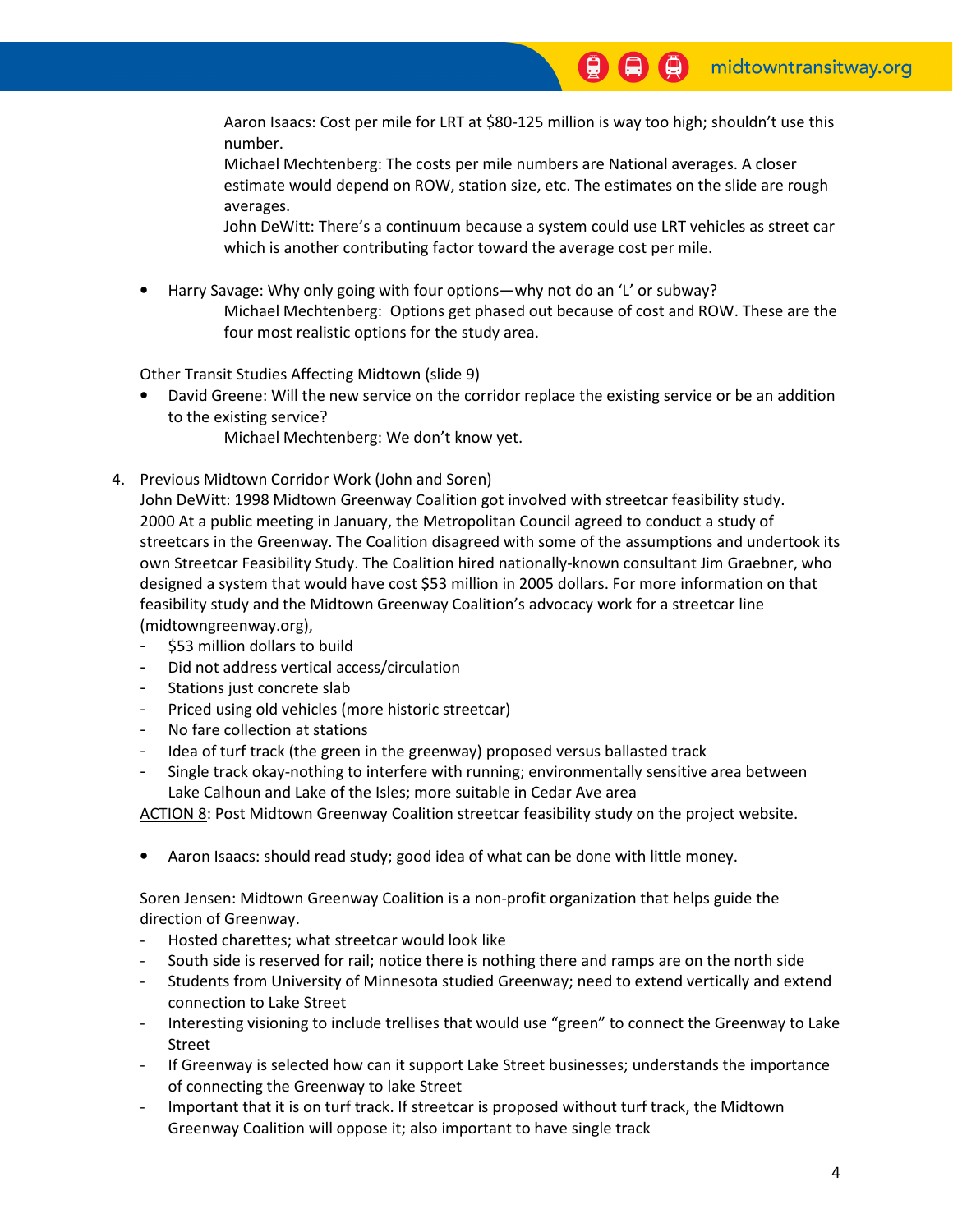- Visioning sessions supported idea of streetcar on Greenway as, among other things, additional eyes on the Greenway and as a way to drive development in the Corridor.
- 5. Recent Public Open House (Joy) Overview of Open Houses

Summary of open houses, including comments will be posted online in the next week.

- Jeff Peltola: Commented about how interesting it is to interact around activities which help facilitate comments and feedback/ideas.
- Mary Matze: Were transit users and non-transit-users separated or identified in the activities or comments received?

Michael Mechtenberg: No.

• Amanda Dlouhy: Would the fare structure change depending upon which mode might be selected?

> Michael Mechtenberg: Fare policy isn't variable but set for all modes so there wouldn't be a change in fare structure resulting from this project of mode.

• Thatcher Imboden: How does this information get used now and in the future?

 Michael Mechtenberg: This information fed the purpose and need statement. As a staff, we can get 80-90% there but it takes this key feedback from community to bring us 100% there. I believe you will see many ways that the public comment influenced the purpose and need statement next.

 Katie White: The PAC will see the results of the open houses at their meeting on Friday. Joy Miciano: The purpose and need is online.

 David Greene: When will the open house results be posted online? Joy Miciano/Michael Mechtenberg: Online within the week.

6. Midtown Corridor AA Work-to-Date and Next Steps (Michael)

## Purpose and Need

• PAC is voting on Purpose and Need on Friday, 2/22, but it is a living document and can be modify as project progresses.

## Key Elements of Purpose and Need

- Purpose Statement
- **Needs**
- Goals
- **Objectives**

 ACTION 9: Please take a look at Needs, Goals and Objectives and provide any comments to Mike Mechtenberg via email or phone Midtown@metrotransit.org or 612-349-7793 before Friday, February 22, 2013.

• John DeWitt: Are there discussion with transportation staff on any changes that Lake Street may go through? What are you hearing from the roads people?

> Michael Mechtenberg: Lake Street was just reconstructed with a bit of pain to business and residents.

 Joyce Wisdom: All of it was reconstructed, except the area around I-35W. Of course, that is reserved for the current I-35W Transit/Access project with Hennepin County.

• Dr. Dave Johnson: Any idea when Greenway bridges will be worked on?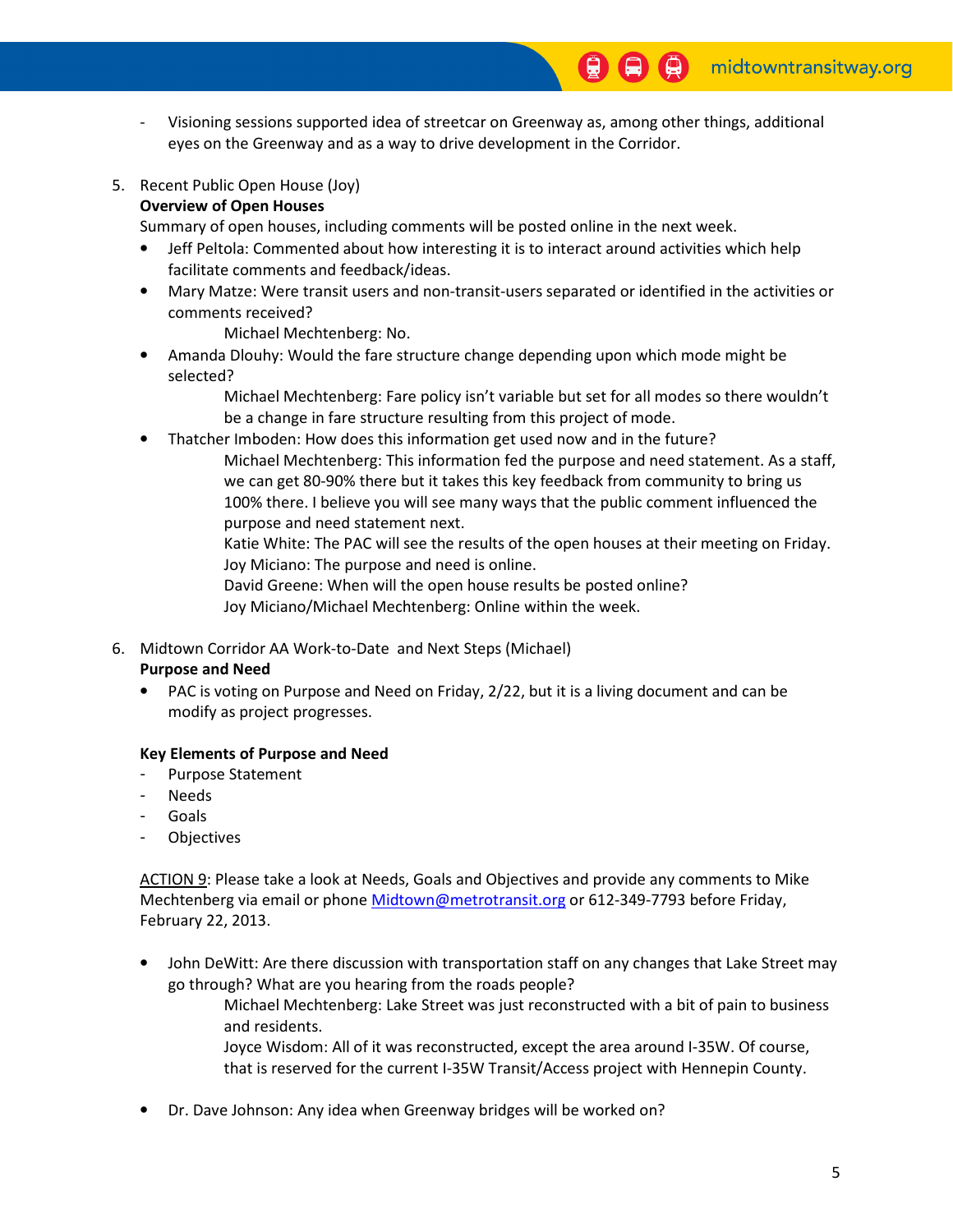Michael Mechtenberg: Hennepin County is doing a bridge management plan right now and is responsible for any repair; study will be completed this summer. Bridges have historic designation which makes it complicated. Also areas along Greenway have historic designation.

 Mike Wilson: The "trench" has historical designation in some areas too. It is also important to note that there is energized conversation regarding the re-opening of Nicollet too.

• Patricia Fitzgerald: What is relationship to goal and evaluation criteria and future funding sources?

> Michael Mechtenberg: We want to get it built. There isn't funding identified for this work. Currently, we do not know where funding source would come from. Some of evaluation criteria do take cost into consideration.

 Tara Beard: It would be helpful to know what the likelihood is of receiving Federal funding so can know CEI.

 Michael Mechtenberg: Whether we are seeking Federal funding depends on cost. If funding is low, may be able to cover it locally. If cost is higher would seek funding from the Feds. This project is part of the Federal process for Federal funding.

 Aaron Isaacs: From a community committee level, we shouldn't worry about funding now. Local criteria are much smaller compared to Federal criteria. If it's locally funded, process is easier.

- Sheldon Mains: Important to integrate with bicycles—so the project should integrate Minneapolis plan for bike facilities and know where those facilities will be. ACTION 10: Pull bike plans for Minneapolis and integrate that planning into this project study.
- Thatcher Imboden: If using local dollars do not need to comply with historic regulations. SHPO (State Historic Preservation) doesn't touch a project if local dollars are used. Sheldon Mains: Disagrees with Thatcher and believes that historic designation doesn't mean you can't touch it, just complicates things a bit.
	- Michael Mechtenberg: Historic designation and its impact on funding is simply one factor that we will need to look at.
- Harry Savage: Biggest fight will be bike vs. transit access; this project needs something fast; can't just have single track down greenway—how can it be faster with double track?

 Aaron Isaacs: There can be sufficient passing sidings, where there is room for double tracks.

 Joyce: Hope we can set aside advocacies; it is a time to ask questions, so things become clearer and transit becomes better in the corridor. No decisions have been made; this is the start.

 Michael Mechtenberg: The issue (technical) of single and double track is definitely a discussion point for a future meeting.

• Shane Morin (visitor): Is the University of Minnesota student study that Midtown Greenway Coalition had done available?

> Soren Jensen: Yes, it can be made available. Also, to clarify, Midtown Greenway Coalition isn't advocating single track the whole way; where there is room there can be double-track.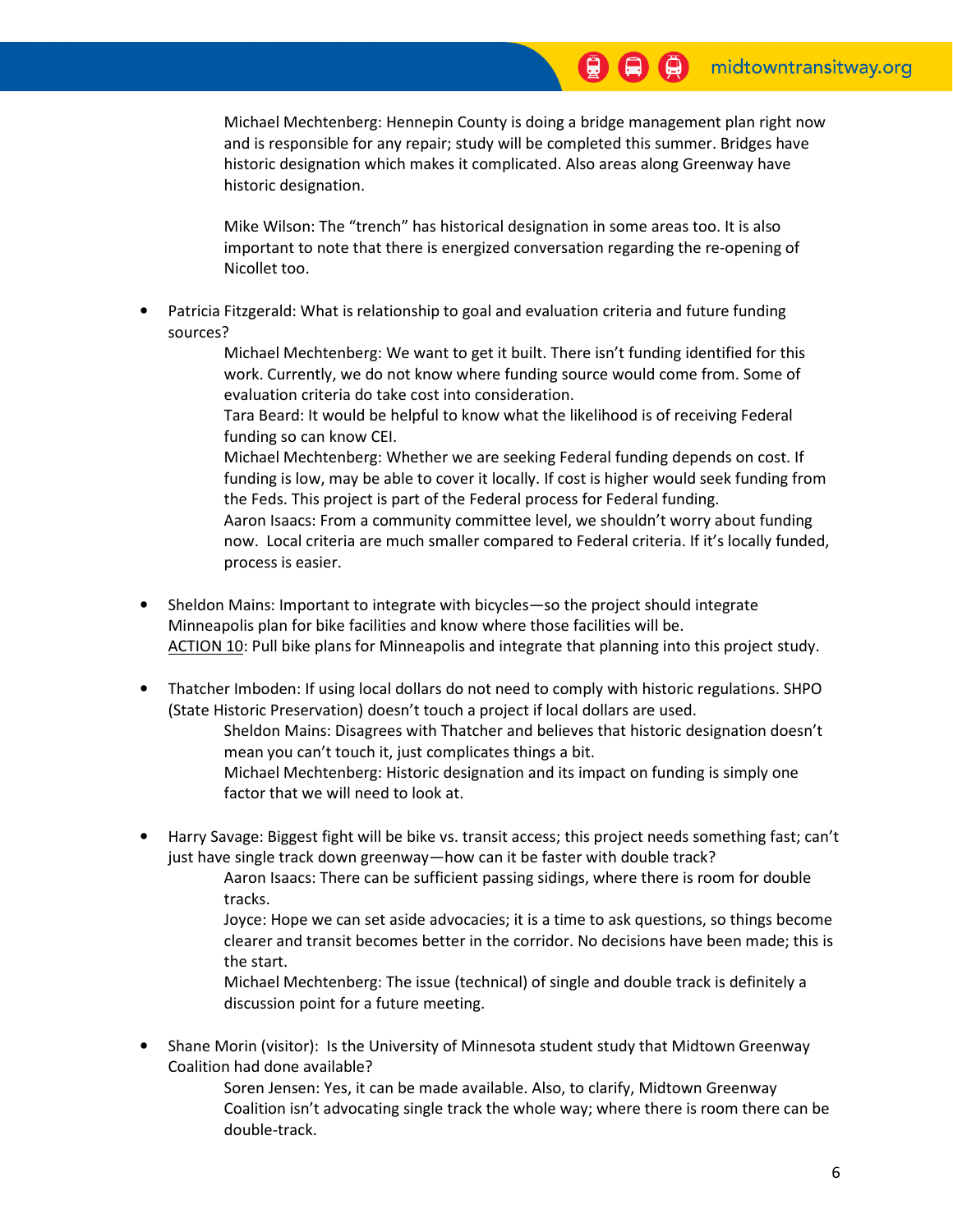ACTION 11: Collect all previous studies.

- Sheldon Mains: Doesn't seem like there is enough time between next CAC and Open House.
- Thatcher Imboden: Can feedback be provided on community engagement plan? Michael Mechtenberg: Yes, there is a Stakeholder Engagement Plan posted online; can review and comment.
- David Greene: Can a staff person come to a neighborhood meeting and present? Michael Mechtenberg: Would like the information from this committee to trickle down; CAC members should report back to organizations; but could provide a presenter, if needed.
- Shane Morin (visitor) Are any other committee meetings public? Michael mechtenberg: Yes, PAC meeting are open to public; will get dates and locations out.
	- ACTION 12: Provide PAC meeting dates/times to CAC members.

A discussion of challenges to project was on the agenda, but we did not discuss. Can we discuss?

- 7. Challenges from Community Perspective (All)
	- Harry Savage: Confused and would like to know how single track would work. Any way to have model available at an open house?

 Aaron: Single track and double track: Trade-off between cost and historic preservation and timing of project.

- Candace Dow: If on the Greenway, there is an access issue (not everyone can do steps); it is also away from businesses; how can we keep people coming to businesses?
- David Greene: It would be helpful to give an overview of the technical aspects of the study for those who haven't been through this process.
- Eric Weiss: Language barrier-45% Latino and other languages; how people can access info during study and any future infrastructures.
- Tara Beard: Is current bike trail meeting needs—recreational users vs. commuter bikes vs pedestrian. How to not create conflict with users, but not just maintain status quo on the Greenway.
- Thatcher Imboden: Interested in looking at stakeholders and whether strategies are fitting for stakeholders. SWLRT study there were lots of red flags that didn't get addressed—hope it's not the case in this study. Will be asking lots of questions on ridership, etc.
- Jeff Peltola: Efficiency isn't the only thing we should be looking at—also economic development. Stations should be places, not just a place to go from one transit stop to another.
- Rob Binder: Seems like there is preconceived route that people want to talk about. Looking at routes is important and at the different priorities for different communities.
- Patricia Fitzgerald: Concerned about businesses on Lake Street; concerned about recreational users on Greenway they are often forgotten. Also interested in real estate development-where is potential for these to be developed. This is an opportunity to learn about other issues. It would be nice to have the information prior to CAC meetings.
- Patrick Ciernia: Businesses on Lake Street and disruption to them; keeping people using businesses. Connection to Lake Street.
- Sheldon Mains: Don't come with preconceived ideas; keep an open mind to options and make fact-based decisions. Concerned about businesses—traffic and access impacts if something is on